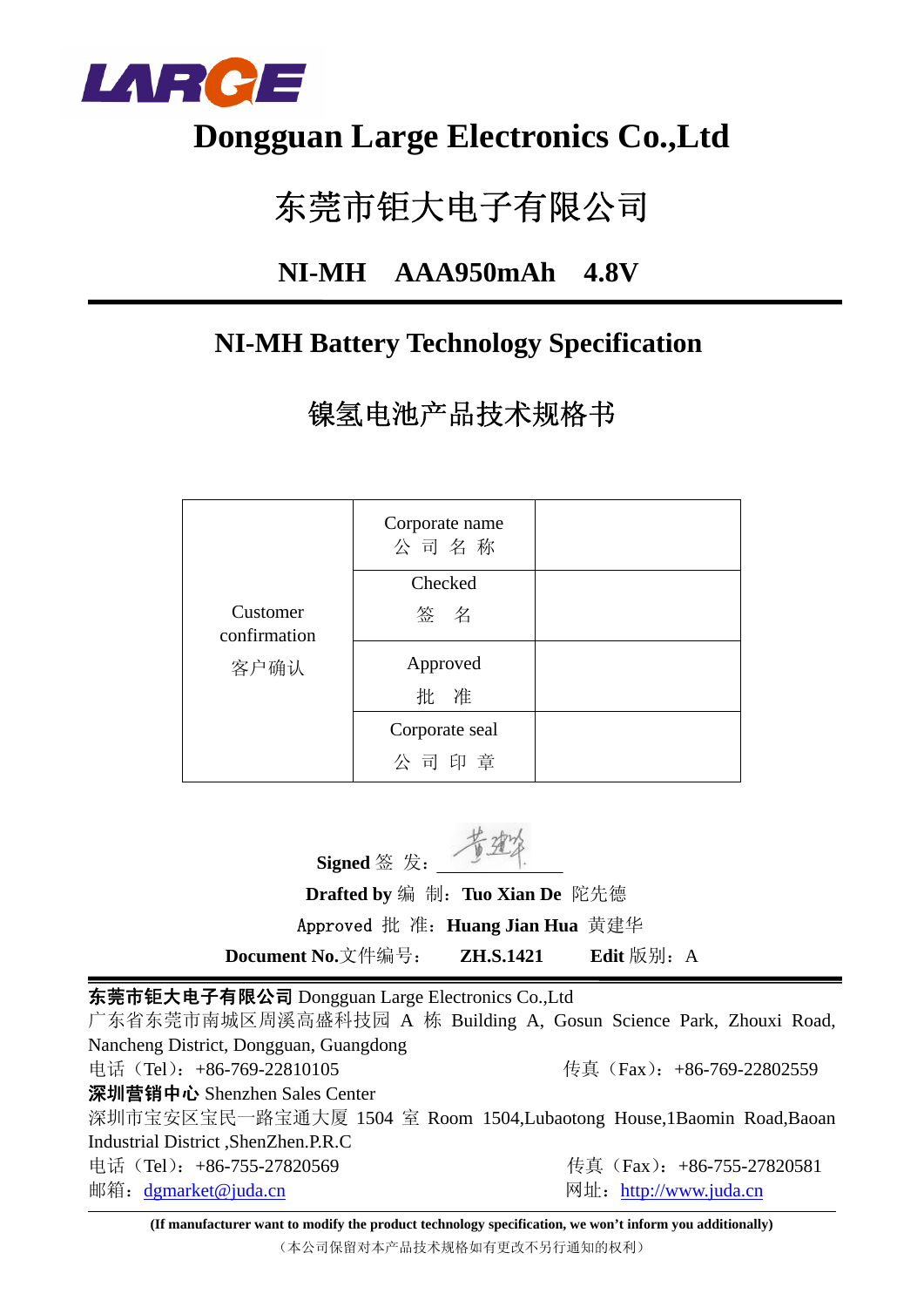| LARCE        |                            | 东莞市钜大电子有限公司 Dongguan Large Electronics Co., Ltd |                  |            |      |   |                    |
|--------------|----------------------------|-------------------------------------------------|------------------|------------|------|---|--------------------|
| <b>LARGE</b> |                            | <b>AAA950 4.8V</b>                              | <b>Technical</b> | Edition    | 版    | 本 |                    |
|              | <b>BATTERY</b> Document 名称 | <b>Specification</b>                            |                  | Valid Date | 生效日期 |   | $2011 - 10 - 11$   |
| 钜大电池         |                            | AAA950 4.8V产品技术规格Drafted                        |                  | hv         | 编    | 制 | Tuo Xian De 陀先德    |
|              | Number 编号                  | ZH.S.1421                                       |                  | Approved   | 批    | 准 | Huang Jian Hua 黄建华 |

#### 1. 范围 SCOPE

此种规格适用于LARGE各种镍氢圆柱形电池和电池组。

This specification governs the performance of the following LARGE Nickel-Metal Hydride Cylindrical Cell and its stack-up batteries.

型号: NI-MH AAA950mAh 4.8V

LARGE Model: NI-MH AAA950mAh 4.8V

规格书显示了电池的标称电压。电池组的标称电压等于单体电池的电压乘以单体电池的数 目。

The data involving nominal voltage and the approximate weight of stake-up batteries shall be equal to the value of the unit cell multiplied by the number of unit cells in the battery.

单体电池的标称电压= 1.2V

Nominal voltage of unit cell =  $1.2V$ 

#### 2.规格 RATINGS

| 类型                  | 单位              | 说明             | 环境                                        |
|---------------------|-----------------|----------------|-------------------------------------------|
| Description         | Unit            | Specification  | Conditions                                |
| 标称电压                | V               | 4.8            |                                           |
| Nominal Voltage     |                 |                |                                           |
| 标称容量                | mAh             | 950            | 标准充电/放电                                   |
| Nominal Capacity    |                 |                | Standard Charge/discharge                 |
| 最小容量                | mAh             | 855            | 标准充电/放电                                   |
| Minimum Capacity    |                 |                | Standard Charge/discharge                 |
| 标准充电                | mA              | 95(0.1C)       | $Ta=0 \sim 45^{\circ}$ C                  |
| Standard Charge     | hour            | $14 - 16$      |                                           |
|                     | mA              | 190(0.2C)      | $-\Delta$ V=5mV/单体电池 $-\Delta$ V=5mV/cell |
| 快速充电                |                 |                | 终止时间=110%充入容量(仅供参考)                       |
| Fast Charge         |                 |                | Timercutoff=110%input capacity            |
|                     | hour            | 7. 5approx     | 断电温度=55℃ Temp.cutoff=55℃                  |
|                     |                 |                | Ta= $10 \sim 45$ °C                       |
| 涓流充电                | mA              | 47.5(0.05C)    | Ta= $0 \sim 45$ °C                        |
| Trickle Charge      |                 | 95(0.10)       |                                           |
| 终止电压                |                 |                |                                           |
| Discharge Cut-off   | V               | 4.0            |                                           |
| Voltage             |                 |                |                                           |
| 最大放电电流              |                 |                |                                           |
| Maximum Discharging | mA              | 475(0.5C)      | Ta= $20 \sim 70$ °C                       |
| Current             |                 |                |                                           |
| 贮存温度                | $\rm ^{\circ}C$ | $-20\sim35$ °C |                                           |
| Storage Temperature |                 |                |                                           |

第 *2* 页 共 *6* 页电池应用专业服务商 *Professional Application Service Provider of Battery*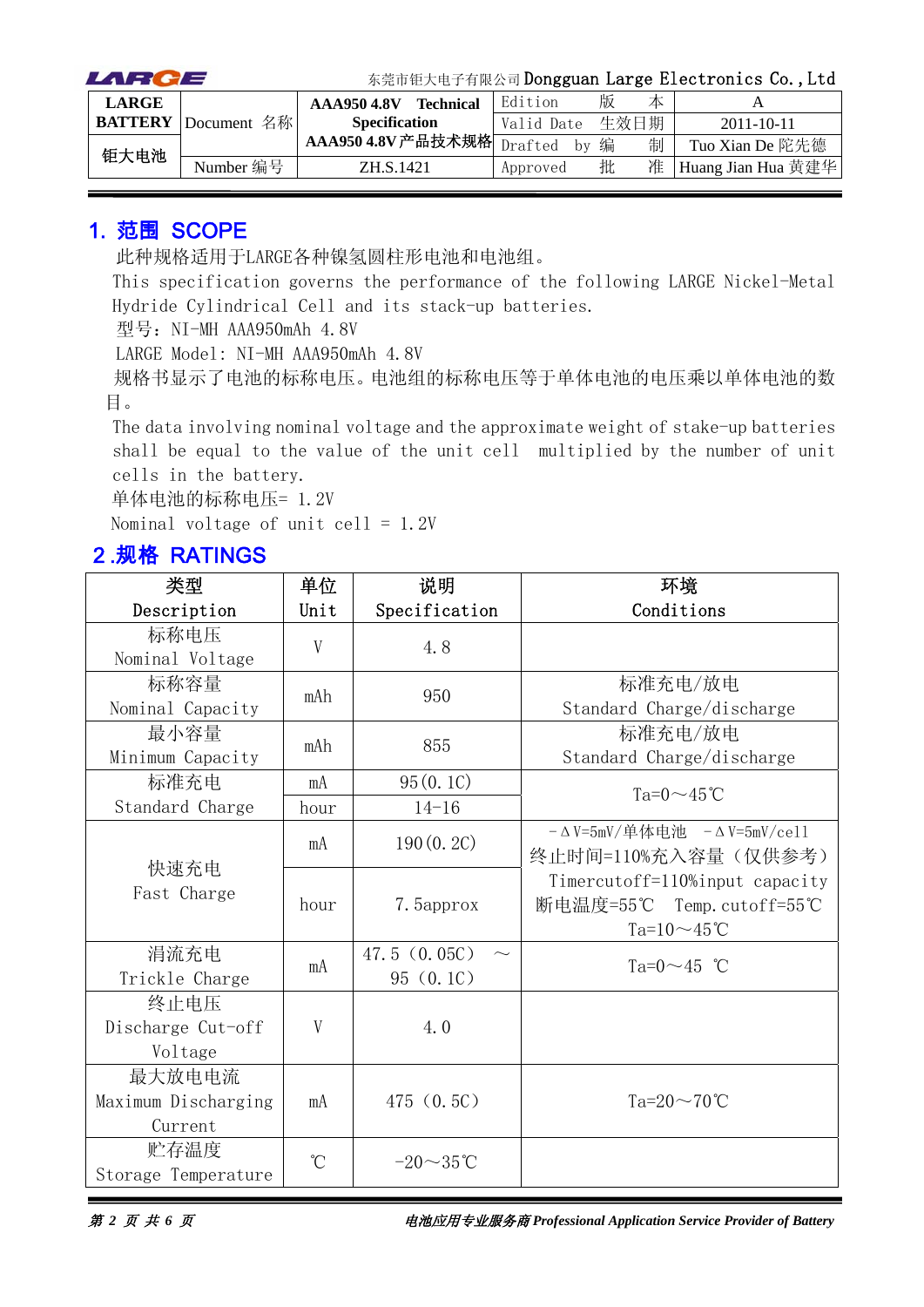| LARCE        |                            |                           |                  |            |      |   | 东莞市钜大电子有限公司 Dongguan Large Electronics Co., Ltd |
|--------------|----------------------------|---------------------------|------------------|------------|------|---|-------------------------------------------------|
| <b>LARGE</b> |                            | <b>AAA950 4.8V</b>        | <b>Technical</b> | Edition    | 版    | 本 |                                                 |
|              | <b>BATTERY</b> Document 名称 | <b>Specification</b>      |                  | Valid Date | 生效日期 |   | $2011 - 10 - 11$                                |
| 钜大电池         |                            | AAA950 4.8V产品技术规格 Drafted |                  | by         | 编    | 制 | Tuo Xian De 陀先德                                 |
|              | Number 编号                  | ZH.S.1421                 |                  | Approved   | 批    | 准 | Huang Jian Hua 黄建华                              |

#### 3.性能 PERFORMANCE

测试电池的状态应为用户收到后不超过一个月的产品

Unless otherwise stated, tests should be done within one month of delivery under the following

conditions:

适用温度 Ambient Temperature: Ta=20±5℃

相对湿度 Relative Humidity: 65±20%

标准充放电 Standard Charge/ Discharge Condition:

充电/Charge:  $95mA(0.1C) \times 16hrs$ 

放电/Discharge:  $190mA(0.2C)$  to 4.0V/pack

| 测试<br>Test                                | 单位<br>Unit  | 说明<br>Specification                  | 环境<br>Conditions                                                                                                                                                          | 备注<br>Remarks                             |
|-------------------------------------------|-------------|--------------------------------------|---------------------------------------------------------------------------------------------------------------------------------------------------------------------------|-------------------------------------------|
| 容量<br>Capacity                            | mAh         | $\geq 855$                           | 标准充电/放电<br>Standard<br>Charge/Discharge                                                                                                                                   | 允许达到三个循环<br>Up to 3 cycles are<br>allowed |
| 开路电压<br>Open Circuit<br>Voltage (OCV)     | V           | $\geqslant 5.0$                      | 充电后一小时内<br>Within<br>1 <sub>hr</sub><br>after<br>standard charge                                                                                                          |                                           |
| 内阻<br>Internal<br>Impedance (Ri)          | $m\Omega$   | $\leq 150$                           | 达到完全充电状态<br>Upon fully charge $(1kHz)$<br>(1kHz)                                                                                                                          |                                           |
| 高倍率放电<br>High Rate<br>Discharge<br>(0.5C) | 分<br>/min   | $\geq 108$                           | 标准充电后一小时内进行放<br>电<br>Standard<br>Charge, 1hr<br>rest before discharge                                                                                                     |                                           |
| 过充<br>Overcharge                          | N/A         | 不漏不爆炸<br>No leakage nor<br>explosion | 95mA (0.1C) 充电48小时<br>95mA(0.1C)<br>charge<br>48<br>hours                                                                                                                 |                                           |
| 容量保留<br>Charge Retention                  | mAh         | $\geq 570(60\%)$                     | 0.1C 充电 16 小时后在 20±2<br>℃贮存 28 天再用 0.2C 放电到<br>$4.0V/$ 组<br>Charge: 0.1C for 16<br>hours<br>Storage: 28days at $20 \pm 2^{\circ}$ C<br>Discharge: 0.2C to<br>4.0 $V/pack$ |                                           |
| IEC 循环测试<br>IEC Cycles Test               | 周期<br>Cycle | $\geqslant$ 500                      | IEC61951-2 (2003)                                                                                                                                                         |                                           |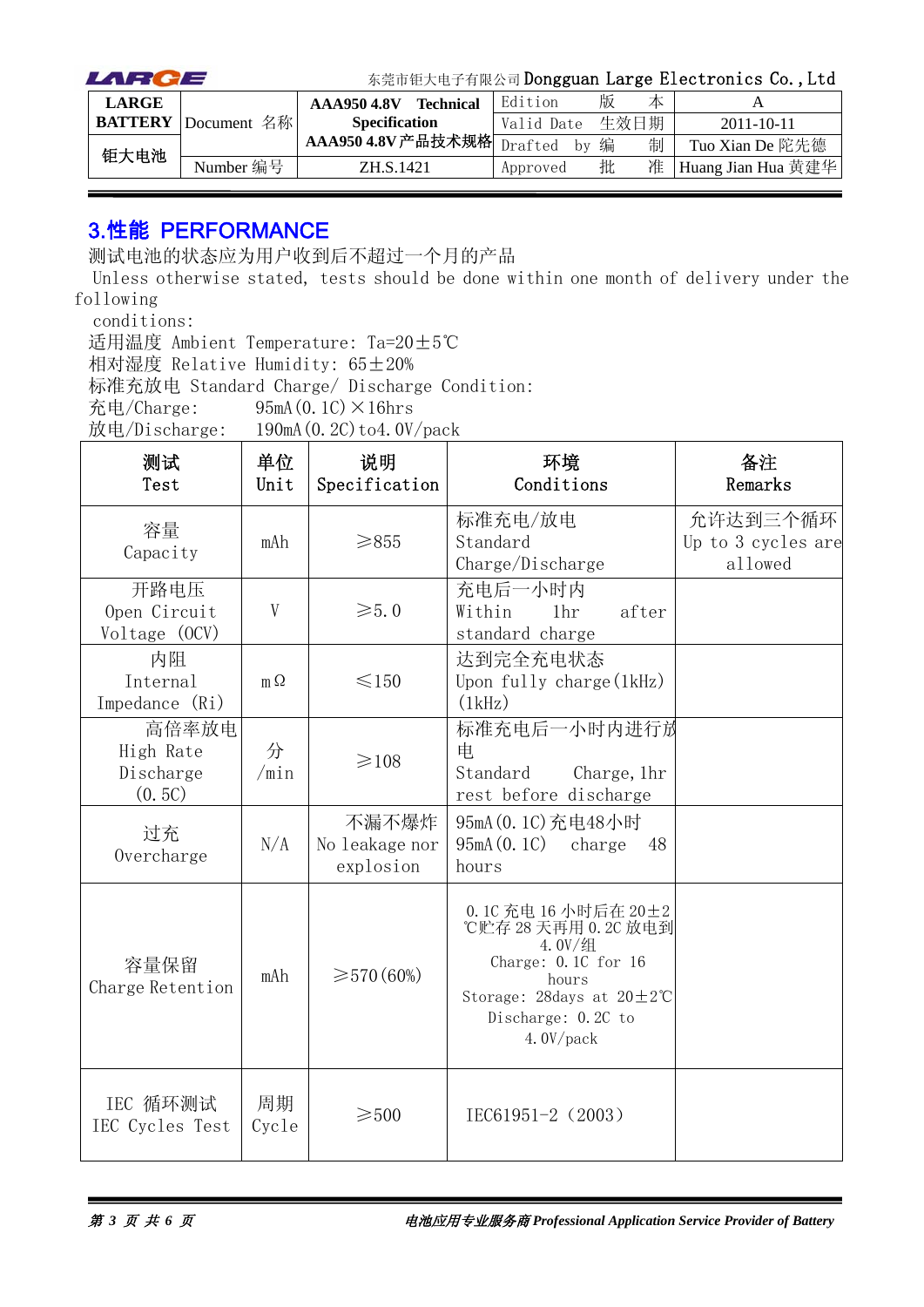| LARCE        |                            | 东莞市钜大电子有限公司 Dongguan Large Electronics Co., Ltd |                  |               |   |      |                    |
|--------------|----------------------------|-------------------------------------------------|------------------|---------------|---|------|--------------------|
| <b>LARGE</b> |                            | <b>AAA9504.8V</b>                               | <b>Technical</b> | Edition       | 版 | 本    |                    |
|              | <b>BATTERY</b> Document 名称 | <b>Specification</b>                            |                  | Valid Date    |   | 生效日期 | $2011 - 10 - 11$   |
| 钜大电池         |                            | AAA9504.8V产品技术规格                                |                  | Drafted<br>hv | 编 | 制    | Tuo Xian De 陀先德    |
|              | Number 编号                  | ZH.S.1421                                       |                  | Approved      | 批 | 准    | Huang Jian Hua 黄建华 |

| 测试                            | 单位   | 说明                                                                                                                                                                      | 环境                                                                                                                                                                                                                                                                                                  |
|-------------------------------|------|-------------------------------------------------------------------------------------------------------------------------------------------------------------------------|-----------------------------------------------------------------------------------------------------------------------------------------------------------------------------------------------------------------------------------------------------------------------------------------------------|
| Test                          | Unit | Specification                                                                                                                                                           | Conditions                                                                                                                                                                                                                                                                                          |
| 泄漏<br>Leakage                 | N/A  | 不漏液,不变形<br>No leakage nor                                                                                                                                               | 以 (0.1C) 完全充满, 搁置 14 天<br>Full charged at (0.1C) stand for 14                                                                                                                                                                                                                                       |
|                               |      | deformation.                                                                                                                                                            | days                                                                                                                                                                                                                                                                                                |
| 短路<br>Short Circuit           | N/A  | 可能发生漏液、变形,但是<br>不会发生爆炸。<br>& deformation<br>Leakage<br>but<br>occur,<br>may<br>no                                                                                       | 在标准充电后,短路1个小时(铜芯<br>=0.75mm <sup>2</sup> ×20毫米)<br>After standard charge, short circuit<br>for 1 hour (leading wire=0.75mm <sup>2</sup> $\times$                                                                                                                                                    |
|                               |      | explosion is allowed.                                                                                                                                                   | 20mm)                                                                                                                                                                                                                                                                                               |
| 震动<br>Vibration<br>Resistance | N/A  | 每只电池电压变化应在<br>$0.02V$ 之内, 内阻应该在5<br>milli-ohm之内<br>Change of Voltage $\Delta V$<br>0.02V,<br>Change<br>of<br>internal<br>impedance<br>$\Delta$ Ri $\leq$ 5 m $\Omega$ . | 以0.1C给电池组充电16小时,然后再放<br>置24小时。 检测电池受振前后的状态。<br>振幅为1.5mm 3000CPM<br>测试时间应不少于60分钟<br>Charge the battery 0.1C 16hrs, the<br>n leave for 24hrs. check battery<br>before $/$ after vibration.<br>Amplitude: 1.5mm<br>Vibration: 3000CPM<br>Any direction for 60mins.                                     |
| 跌落<br>Impact<br>Resistance    | N/A  | 每只电池电压变化应在<br>$0.02V$ 之内, 内阻应该在5<br>milli-ohm之内<br>Change of voltage<br>$\Delta V \leq 0.02V$ ,<br>Change of internal<br>Impedance $\Delta$ Ri $\leq$ 5 m $\Omega$ .    | 以0.1C给电池组充电16小时,再放置24<br>小时。检测电池跌落前后的状态<br>高度为50cm, 木板厚度为30mm<br>测试次数应不少于3次, 测试方向分为<br>X, Y, Z三个方向。<br>Charge the battery 0.1C 16hrs, the<br>n leave for 24hrs. check battery<br>before $/$ after<br>dropped,<br>Height: 50cm, Wooden board (thickne<br>ss 30mm)Direction not specified 3<br>times. |

### 4. 结构,尺寸及标记 CONFIGURATION, DIMENSIONS AND MARKINGS

请查阅附上的图表。

Please refer to the attached drawing.

#### 5. 外观 EXTERNAL APPEARANCE

电池/电池组在自由放置下,无破裂、划痕、生锈、变色、漏液及变形等现象。 The cell/ battery shall be free from cracks, scars, breakage, rust, Discoloration, leakage nor deformation.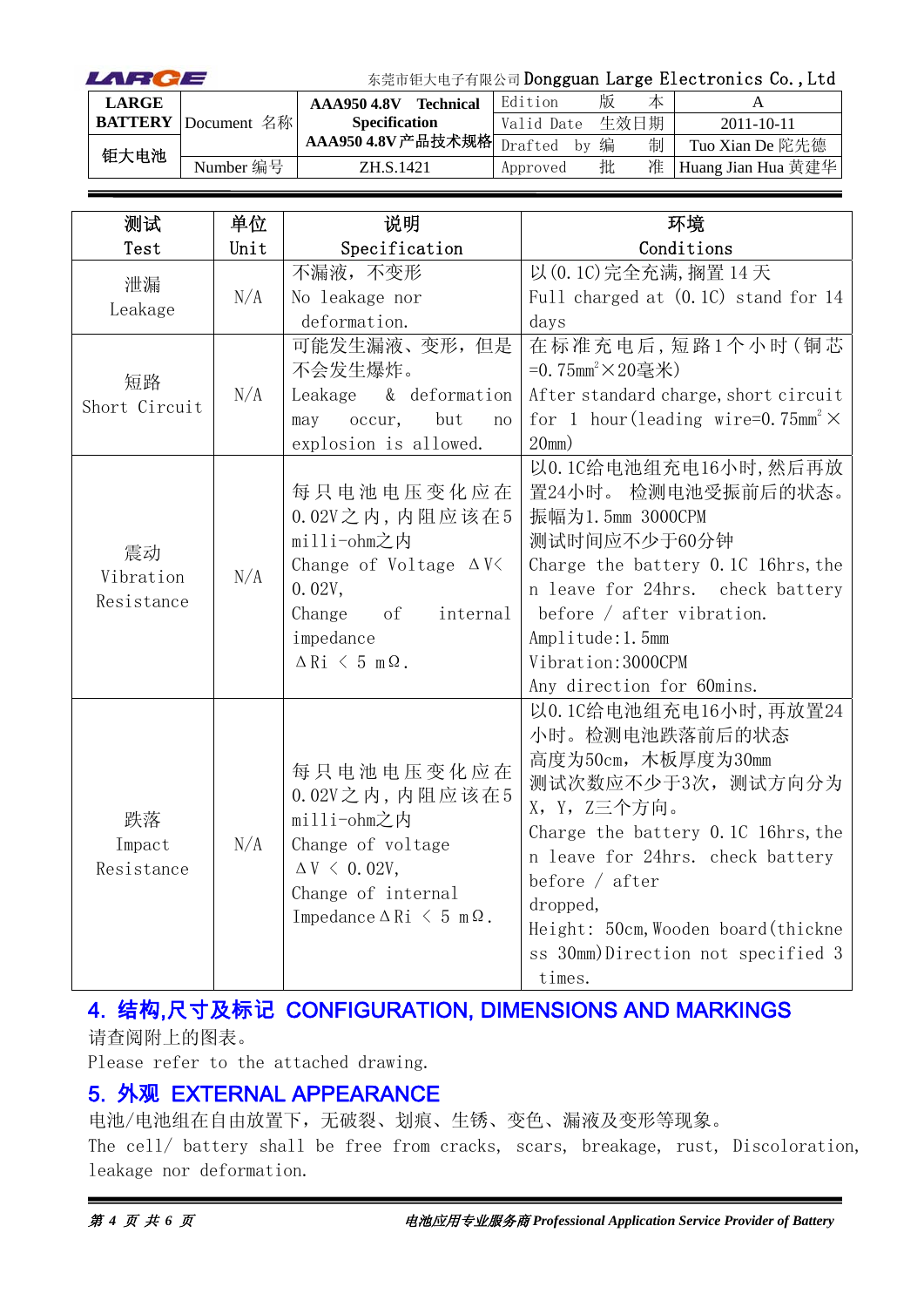| LARCE        |                            |                           |                  |            |      |   | 东莞市钜大电子有限公司 Dongguan Large Electronics Co., Ltd |
|--------------|----------------------------|---------------------------|------------------|------------|------|---|-------------------------------------------------|
| <b>LARGE</b> |                            | AAA950 4.8V               | <b>Technical</b> | Edition    | 版    | 本 |                                                 |
|              | <b>BATTERY</b> Document 名称 | <b>Specification</b>      |                  | Valid Date | 生效日期 |   | $2011 - 10 - 11$                                |
| 钜大电池         |                            | AAA950 4.8V产品技术规格 Drafted |                  | by         | 编    | 制 | Tuo Xian De 陀先德                                 |
|              | Number 编号                  | ZH.S.1421                 |                  | Approved   | 批    | 准 | Huang Jian Hua 黄建华                              |

#### 6、警告 CAUTION

- 1.不允许反极充电。Reverse charging is not acceptable
- 2.电池在充电中不得负荷电流。Do not burthen current when charging.
- 3.充放电不得超出说明书规定的范围。Do not charge/discharge with more than the specified current.
- 4.切勿使电池短路,否则可能使其永久性损坏。Do not short circuit the cell/ battery. Permanent damage to the cell/ battery may result.

5.请勿将电池投入火中或拆解。Do not incinerate or mutilate the cell/ battery.

6. 使用不当会导致电池的使用寿命的下降,如:极端高温、深循环、过充或过放。 Do not subject batteries to adverse conditions like: extreme temperature, deep cycling and excessive Overcharge/overdischarge.The life expectancy may be reduced.

7.电池不使用时应放在干燥通风的地方。大量贮存或装运前应对电池进行放电。

Store the cell/ battery in a cool dry place. Always discharge the cell/battery before bulk storage or shipment.

8.若要持续贮存,为了维护电池性能,在半年内要对电池进行充放电一次,以防其失去功 效。Cycle (charge and discharge) the battery every 6-9months to maintain cell/battery performance when being stored for an extended period of time.

9.远离儿童,如不慎误吞请立即送往医院。

Keep away from children. If swallowed, contact a physician at once.

10.电池在塑料盒内要通风,因为内部或许有释放氧气和氢气的危险,导致因火源而引起爆 炸。

Avoid airtight battery compartments. Ventilation should be provided in the plastic case of batteries, otherwise oxygen and hydrogen gas generated inside

can cause explosion when exposed to fire sources such as motors or switches. 备注/Remark:

| 周期Cycle                                                                    | 充电Charge                                  | 搁置Rest                | 放电Discharge                |  |  |  |
|----------------------------------------------------------------------------|-------------------------------------------|-----------------------|----------------------------|--|--|--|
|                                                                            | $0.1$ C $\times$ 16hrs                    | $\left( \right)$      | $0.25C \times 2hrs20 mins$ |  |  |  |
| $2 - 48$                                                                   | $0.25C \times 3hrs10 mins$                | $\left( \right)$      | $0.25C \times 2hrs20 mins$ |  |  |  |
| 49                                                                         | $0.25C \times 3hrs10 mins$                | $\left( \right)$      | $0.25C$ tol. $0$ /cell     |  |  |  |
| 50                                                                         | $0.1$ C $\times$ 16hrs)                   | $0.2C$ tol. $0$ /cell |                            |  |  |  |
|                                                                            | 循环1至50次可重复使用,直到任意放电50周期使用时间少于三小时则停止。Cycle |                       |                            |  |  |  |
| 1 to 50 shall be repeated until the discharge duration on any $50th$ cycle |                                           |                       |                            |  |  |  |
| becomes less than 3 hours.                                                 |                                           |                       |                            |  |  |  |

IEC61951-2周期寿命测试IEC 61951-2(2003) Cycle Life Test: